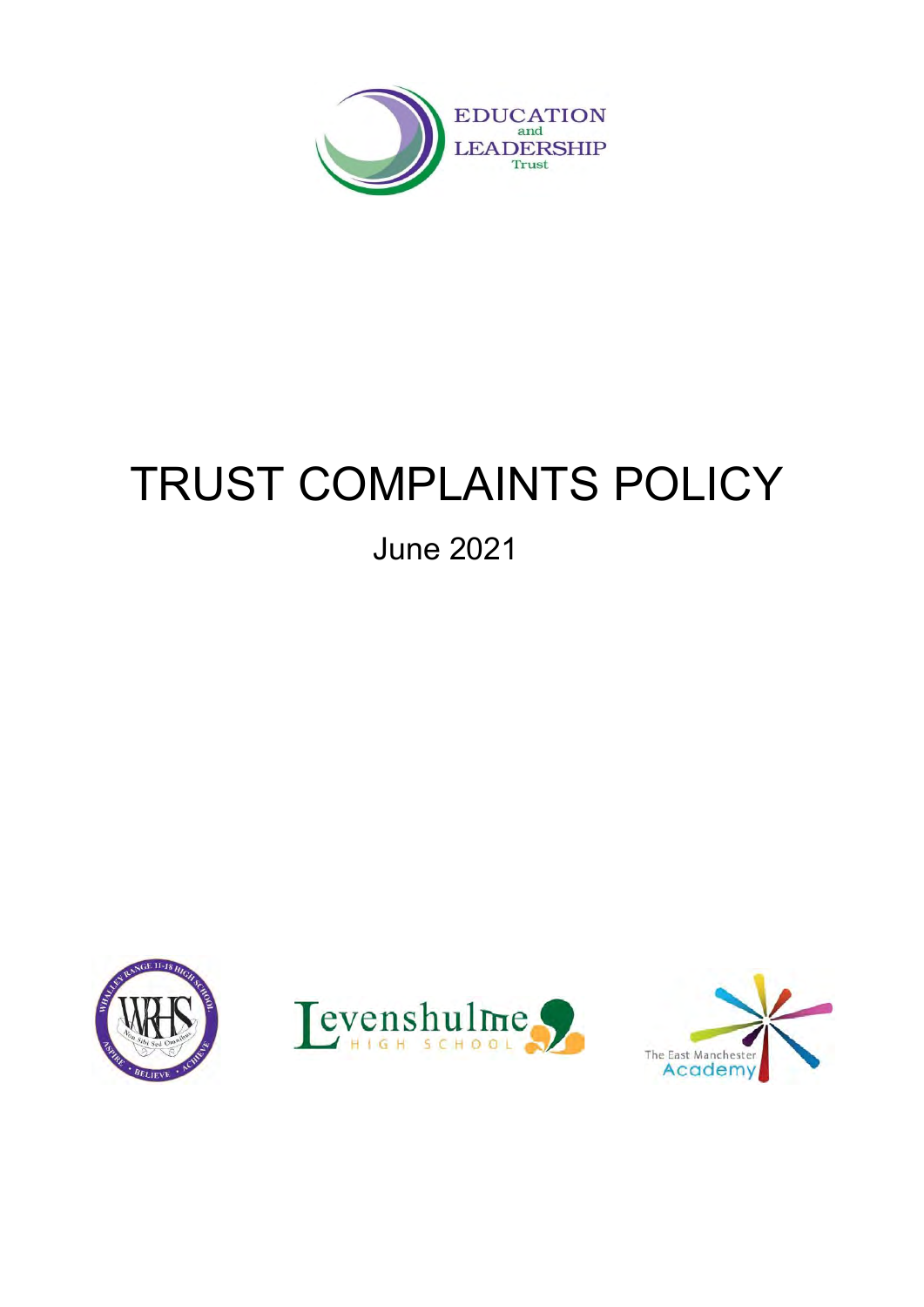# **CONTENTS**

|            |                                                         | Page           |
|------------|---------------------------------------------------------|----------------|
| 1.0        | Introduction                                            | 2              |
| 2.0        | Purpose of the Policy                                   | $\overline{2}$ |
| 3.0        | <b>General Guidelines</b>                               | $\overline{2}$ |
| 4.0        | Stage 1 - Raising a Concern                             | $\overline{2}$ |
| 5.0        | Stage 2 - Complaint Heard by Complaints Co-ordinator or | 3              |
|            | appropriate Senior Staff member                         |                |
| 6.0        | Stage 3 - Complaint Heard by Academy Headteacher        | 3              |
| 7.0        | Stage 4 - Complaint Heard by Governors' Complaints      | 3              |
|            | Panel                                                   |                |
| 8.0        | Role of the Education & Skills Funding Agency           | 4              |
|            |                                                         |                |
| Appendix 1 | <b>Flowchart Summary for Dealing with Complaints</b>    | 5              |
| Appendix 2 | Complaints form - Whalley Range High School             | 6              |
| Appendix 3 | Complaints form - Levenshulme High School               | 8              |
| Appendix 4 | Complaints form - The East Manchester Academy           | 10             |
| Appendix 5 | Contacts                                                | 12             |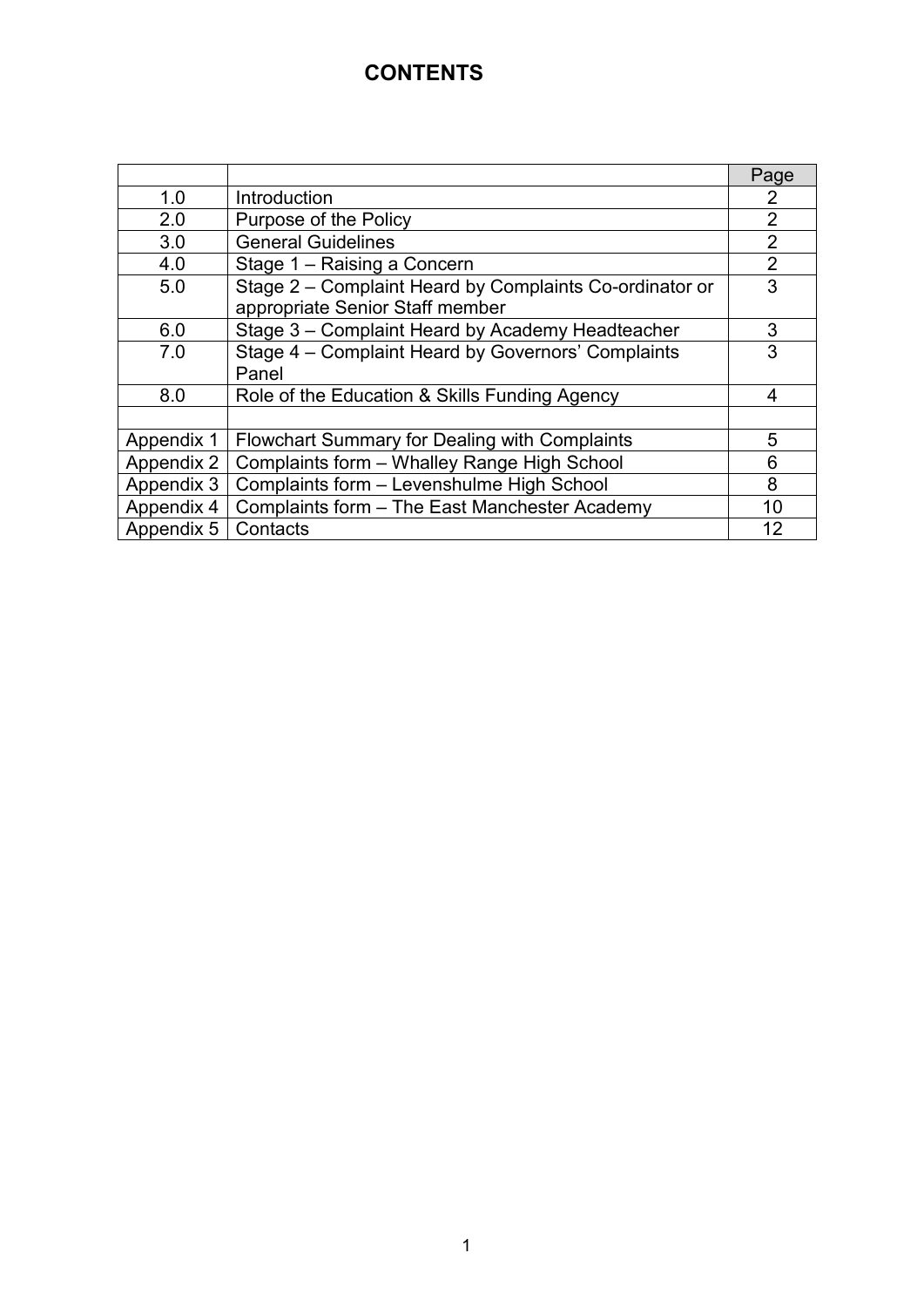# **1. Introduction**

The majority of issues raised by parents, the community or students, are concerns rather than complaints. The Education and Leadership Trust is committed to taking concerns seriously, at the earliest stage, in the hope of keeping the number of formal complaints to a minimum and without needing formal procedures.

However, depending on the nature of the complaint, you may wish or be asked to follow the Trust's formal complaints procedure. For the Trust to be able to investigate a complaint, it needs to be made within one year of the incident occurring. If a complaint is older than a year it will not be investigated.

# **2. Purpose of the Policy**

The prime aim of The Education and Leadership Trust's policy is to resolve the complaint as fairly and speedily as possible.

Formal complaints will be dealt with in a sensitive, impartial and confidential manner. Malicious complaints may incur appropriate action by the academy and Trust.

# **3. General guidelines**

The following details outline the stages that can be used to resolve complaints.

# **The Education and Leadership Trust Complaints Policy has four main stages.**

In summary they are as follows: -

- Stage 1 A concern is raised informally with a staff member.
- Stage 2 A written formal complaint is heard by the complaints co-ordinator or anappropriate member of staff
- Stage 3 Complaint is heard by Academy Headteacher
- Stage 4 Complaint is heard by Academy Committee Complaints Appeal Panel

# **4. Stage 1 – Raising a concern**

Concerns can be raised with the academy at any time and will often generate an immediate response, which will resolve the concern. The academy requests that parents make their first contact their child's Head of House (Whalley Range) or The Head of Progress (Levenshulme) or Head of Year (TEMA).

On some occasions the concern raised may require investigation, or discussion with others, in which case you will receive an informal but informed response within a day or two. The majority of concerns will be satisfactorily dealt with in this way.

However, if you are not satisfied with the result at stage 1, please write to or call the academy within 10 academy working days and state what you would like the academy to do. The academy will then look at your complaint at the next stage.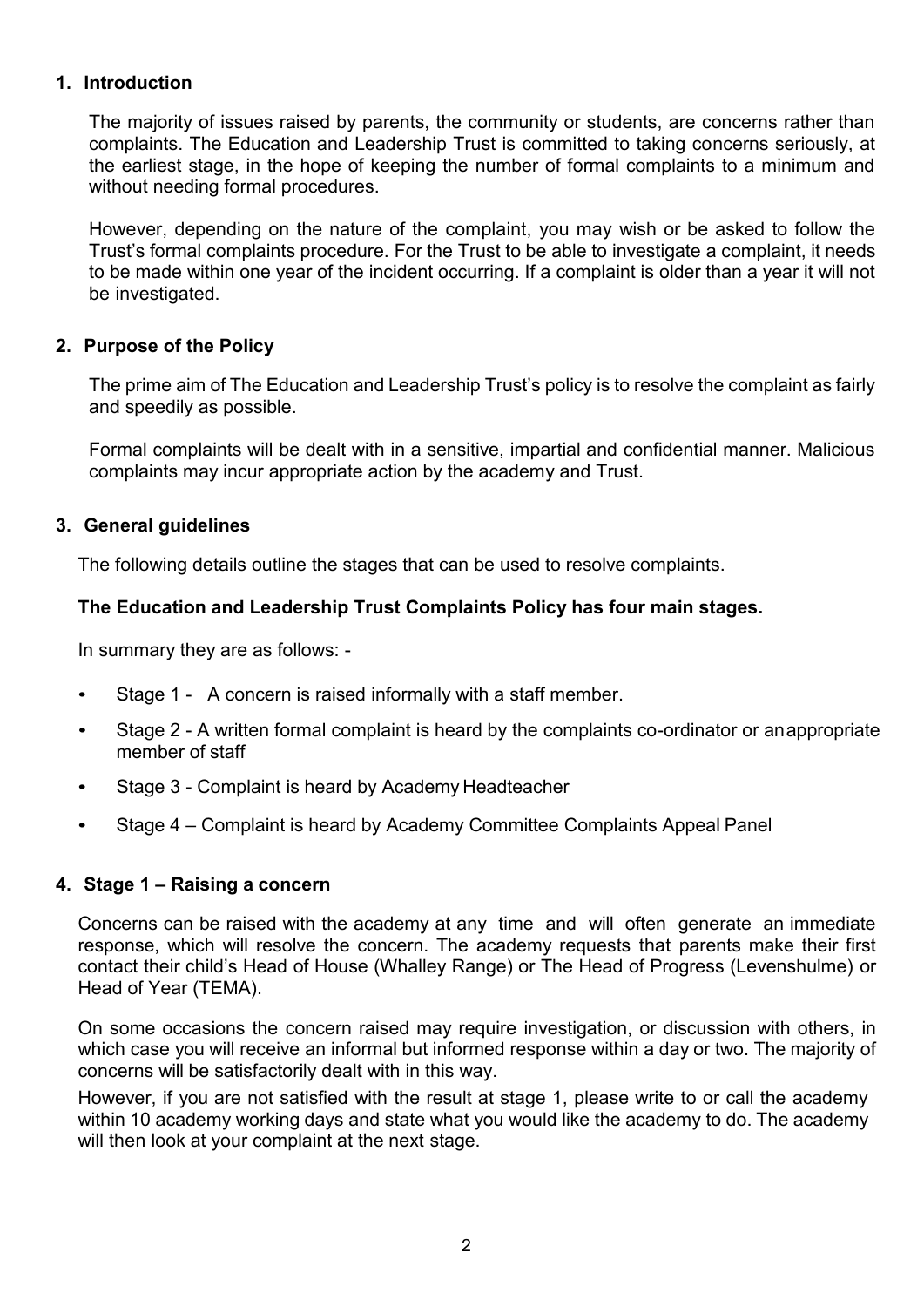# **5. Stage 2 – Complaint heard by the complaints co-ordinator or by an appropriate senior staff member.**

Formal complaints shall be put in writing and addressed to the Headteacher's PA at Whalley Range 11-18 High School, the Headteacher's PA at Levenshulme High School, or the Admin Team Lead at TEMA. The complaint will be logged, including the date it was received. The academy will normally acknowledge receipt of the complaint within 2 academy working days of receiving it. In many cases this response will also report on the action the academy has taken to resolve the issue.

Alternatively, a meeting may be convened to discuss the matter further. This meeting will normally take place within 10 academy working days. The aim will be to resolve the matter as speedily as possible.

However, if you are not satisfied with the result at stage 2 please write to or call the academy within 10 academy working days of getting our response. You will need to tell the academy why you are still not satisfied and what you would like the academy to do.

If anyone who is not a parent/carer of a student of one the academies wishes to make a complaint. They should contact the Academy Headteacher who will delegate, if appropriate to a senior member of staff.

# **6. Stage 3 – Complaint heard by AcademyHeadteacher**

If the matter has not been resolved at Stage 2, the Academy Headteacher will arrange further investigation. Following the investigation, the Academy Headteacher will normally give a written response within 10 academy working days.

If you are dissatisfied with the result at stage 3, you should let the academy know within 10 academy working days of getting the response.

# **7. Stage 4 – Complaint heard by the Governors' Complaints Appeal Panel**

If the complainant is not satisfied with the response in Stage 3, then you should write to the Chair of governors giving details of the complaint. The Chair or a nominated governor will convene a complaints panel. The panel will consist of at least three people who were not directly involved in the matters detailed in the complaint. The hearing will normally take place within 10 academy working days of the receipt of the written request for Stage 4 investigation.

The aim of the Appeal panel hearing is to impartially resolve the complaint and to achieve reconciliation between the academy and the complainant. All parties (including the complainant and – where relevant – the person complained about) will be notified of the Panel's findings and recommendations in writing within three academy working days after the date of the hearing. The letter will also contain what you need to do if you wish to take the matter further.

**N.B.** In cases where the matter concerns the conduct of the Academy Headteacher, please write to the Executive Headteacher at any academy address. (Appendix 5). The Academy Headteacher and Chair of Governors will be informed of the complaint. The Chair will arrange for the matter to be investigated. If it concerns the conduct of the Executive Headteacher, address the complaint to the Chair of the Trust Board. In cases where the matter concerns the conduct of a member of the Local Governing Body or the Trust Board the Members will be informed of the complaint.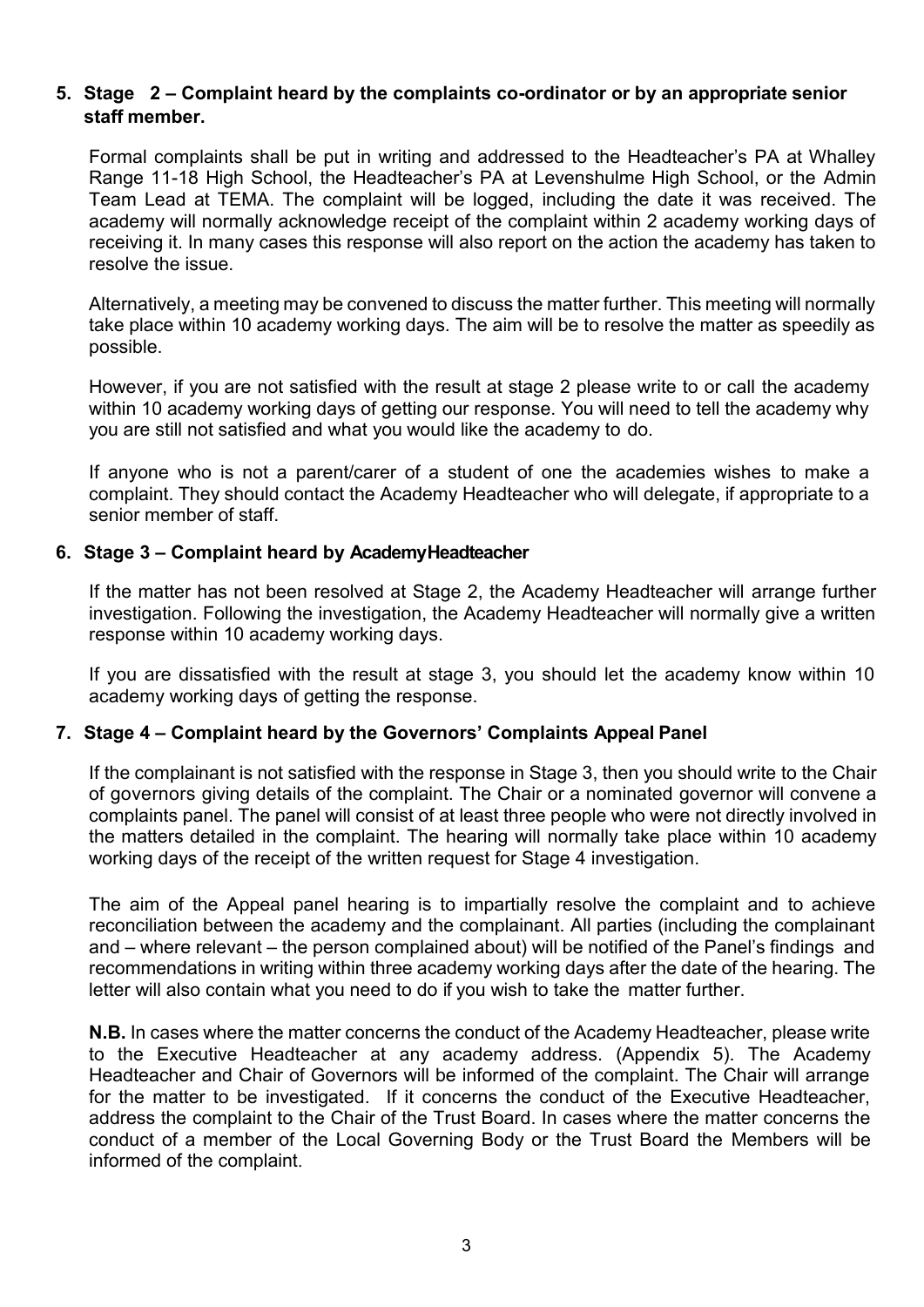If the complaint processes to the final panel stage, the academy will ensure one member of the panel is independent of the management and running of the academy. Parents can attend and be accompanied at a panel hearing if they wish.

The findings and recommendations of the panel will be available for inspection on the school premises by the proprietor and the Headteacher.

A written record will be kept of all written complaints made, along with details of whether they were resolved following a formal procedure or progression to a panel hearing.

The academy will record the action it takes as a result of complaints (regardless of whether they are upheld).

Correspondence, statements and records relating to individual complaints will be kept confidential except where the Secretary of State or a body conducting an inspection under section 109 of the 2008 Act requests access to them.

# **8. Role of the Education and Skills Funding Agency (ESFA)**

If a complaint is referred to the Education Funding Agency they will check if a complaint has been dealt with properly by the academy. They will not overturn an academy's decision about a complaint. However, if they find a complaint has not been dealt with properly, they will request a complaint is looked at again, following a process which meets legal requirements.

#### **The Governors appeal hearing is the last academy-based stage of the complaints process.**

#### **Related documents**

Education Independent School Standards (England) Regulation 2010 Schedule 1, Part 7.

*All policies can be found on the academies website* 

*[www.wrhs1118.co.uk](http://www.wrhs1118.co.uk/)*

[www.levenshulmehigh.co.uk](http://www.levenshulmehigh.co.uk/)

[www.theeastmanchesteracademy.co.uk](http://www.theeastmanchesteracademy.co.uk/)

#### **Review**

The Trust Board and Executive Headteacher will review this Complaints policy regularly and update, modify or amend it as it considers necessary to ensure that all complaints are dealt with in a prompt and equitable manner.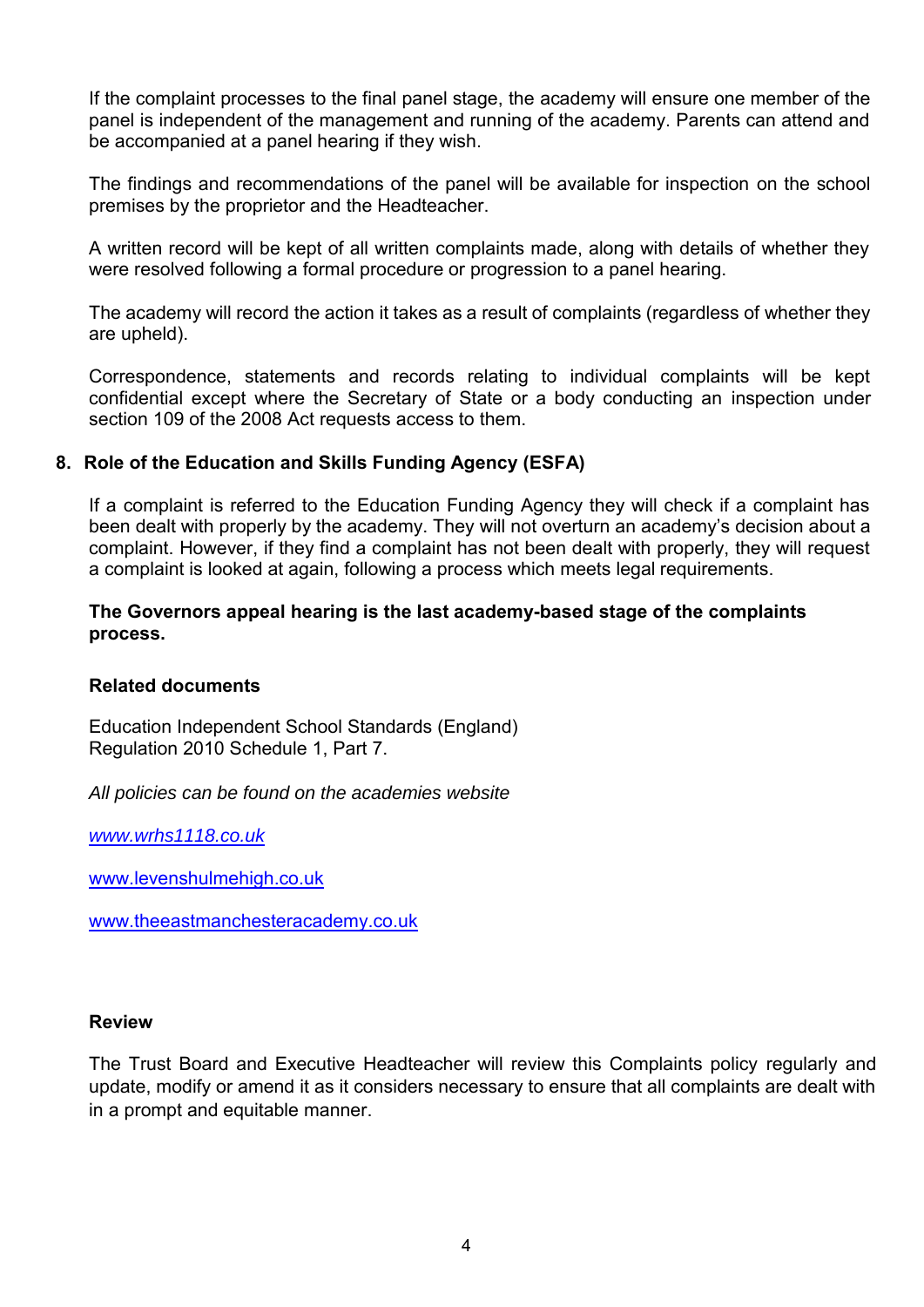**Appendix 1**

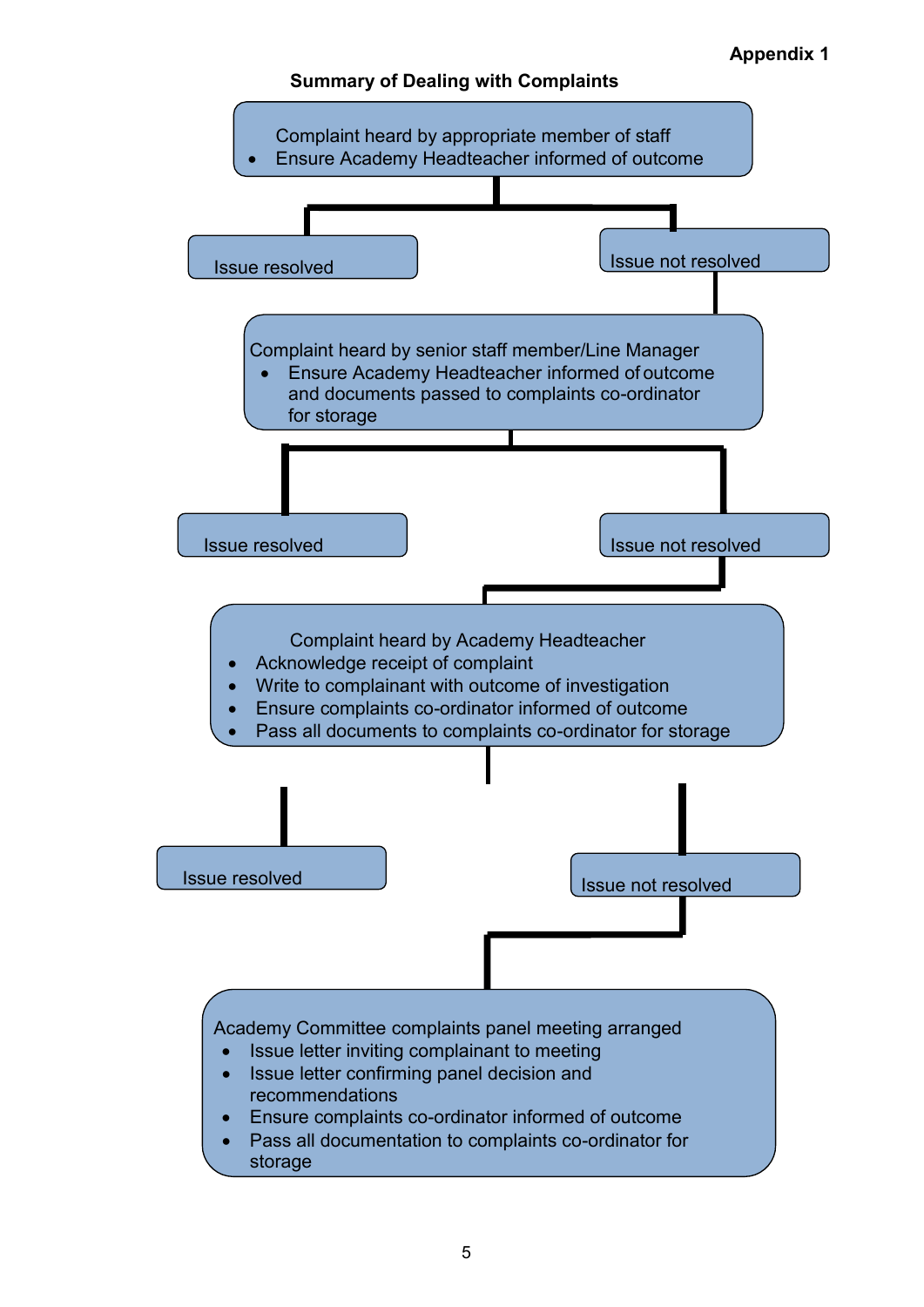# **Complaints Form**

Please complete and return to the Academy Headteacher's PA at Whalley Range 11-18 High School (complaints co-ordinator) who will acknowledge receipt and explain what action will be taken.

| Your Name                        |  |
|----------------------------------|--|
| l Student's Name                 |  |
| Your Relationship to the Student |  |

| Address:                        |  |
|---------------------------------|--|
| l Postcode:                     |  |
| Daytime Telephone Number        |  |
| <b>Evening Telephone Number</b> |  |

Please Give Details of your Complaint

What action, if any, have you already taken to try and resolve your complaint (who did you speak to and what was the response)?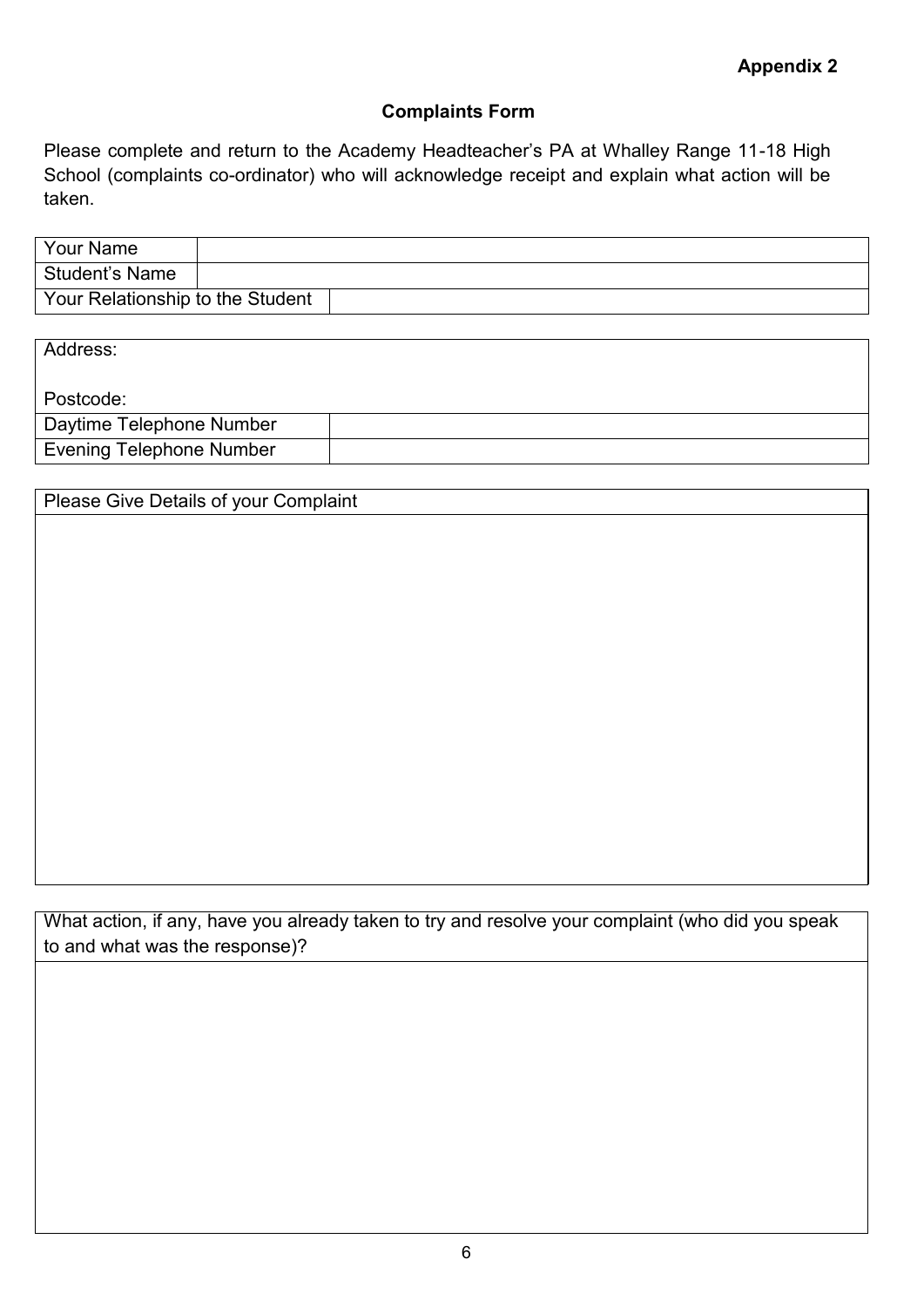| What actions do you feel might resolve the problem at this stage? |  |  |
|-------------------------------------------------------------------|--|--|
|-------------------------------------------------------------------|--|--|

Are you attaching any paperwork? If so please give details.

| Signature<br>ີ | $\overline{\phantom{0}}$<br>Date |  |
|----------------|----------------------------------|--|

|                                  | <b>OFFICE USE ONLY</b> |
|----------------------------------|------------------------|
| <b>Date Acknowledgement Sent</b> |                        |
| <b>By Who</b>                    |                        |
| <b>Complaint Referred to</b>     |                        |
| <b>Date</b>                      |                        |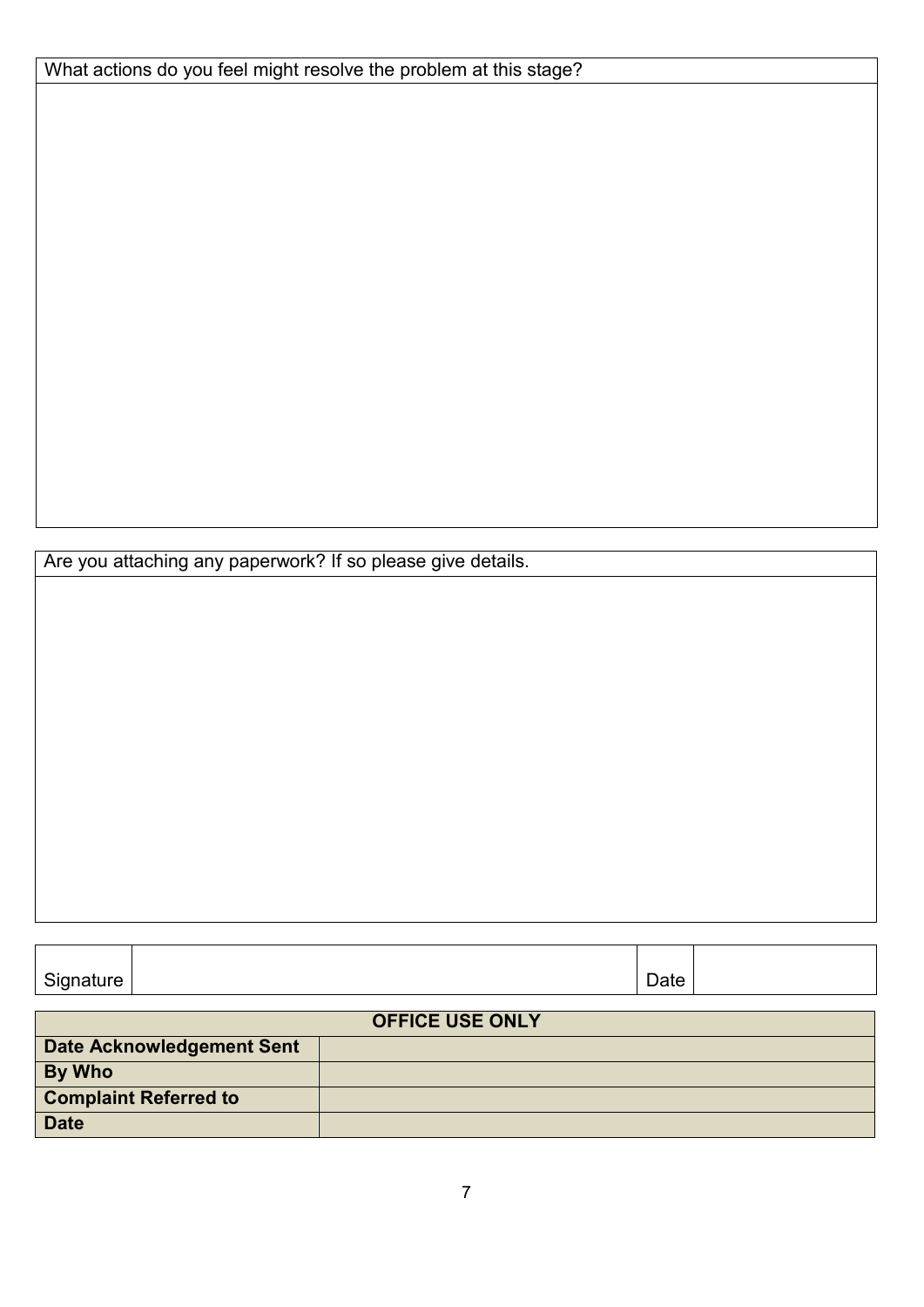# **Appendix 3**

# **Complaints Form**

Please complete and return to Academy Headteacher's PA at Levenshulme High School (complaints co-ordinator) who will acknowledge receipt and explain what action will be taken.

| <b>Your Name</b>                 |  |
|----------------------------------|--|
| Student's Name                   |  |
| Your Relationship to the Student |  |

Address:

Postcode:

| Daytime<br>Telephone Number |  |
|-----------------------------|--|
| Evening<br>Telephone Number |  |

# Please Give Details of your Complaint

What action, if any, have you already taken to try and resolve your complaint (who did you speak to and what was the response)?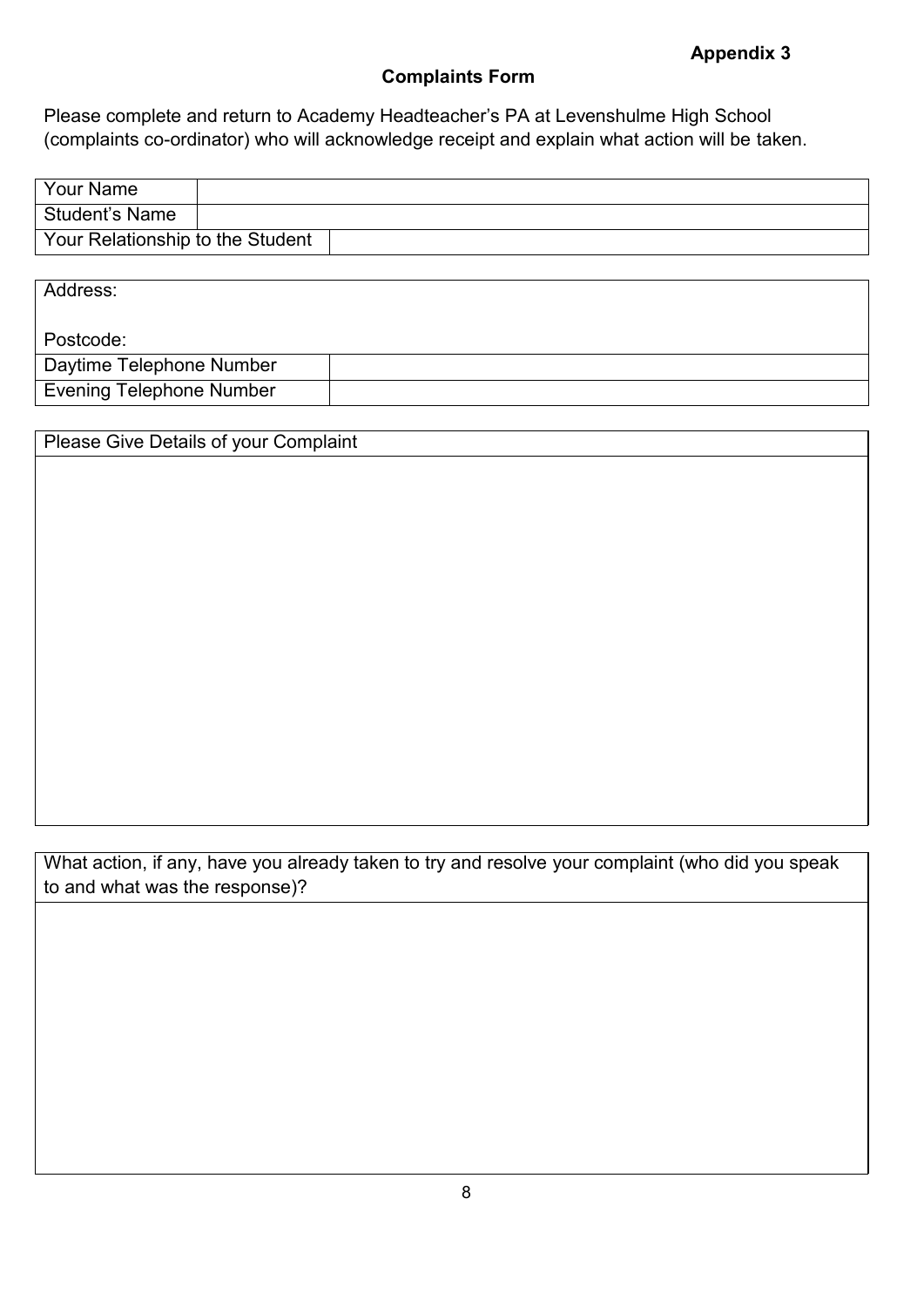What actions do you feel might resolve the problem at this stage?

Are you attaching any paperwork? If so please give details.

| Signature<br>ີ. | $\overline{\phantom{0}}$<br>Date |  |
|-----------------|----------------------------------|--|

|                              | <b>OFFICE USE ONLY</b> |
|------------------------------|------------------------|
| Date Acknowledgement Sent    |                        |
| <b>By Who</b>                |                        |
| <b>Complaint Referred to</b> |                        |
| <b>Date</b>                  |                        |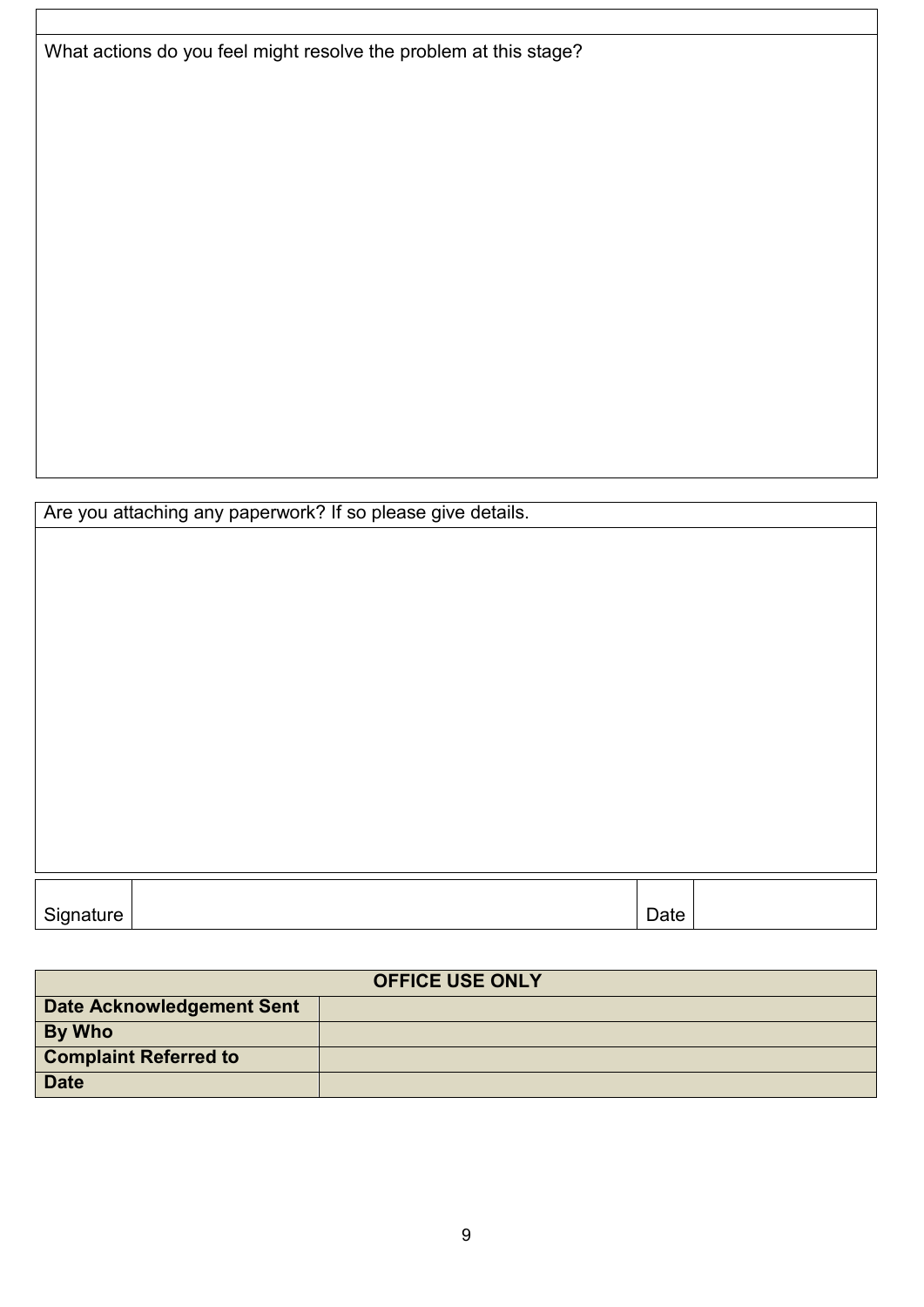**Appendix 4**

# **Complaints Form**

Please complete and return to the Admin Team lead at The East Manchester Academy (complaints coordinator) who will acknowledge receipt and explain what action will be taken.

| ' Your Name                      |  |
|----------------------------------|--|
| l Student's Name                 |  |
| Your Relationship to the Student |  |

Address: Postcode: Daytime Telephone Number Evening Telephone Number

| Please Give Details of your Complaint |  |  |
|---------------------------------------|--|--|
|                                       |  |  |
|                                       |  |  |
|                                       |  |  |
|                                       |  |  |
|                                       |  |  |
|                                       |  |  |
|                                       |  |  |
|                                       |  |  |
|                                       |  |  |
|                                       |  |  |

What action, if any, have you already taken to try and resolve your complaint (who did you speak to and what was the response)?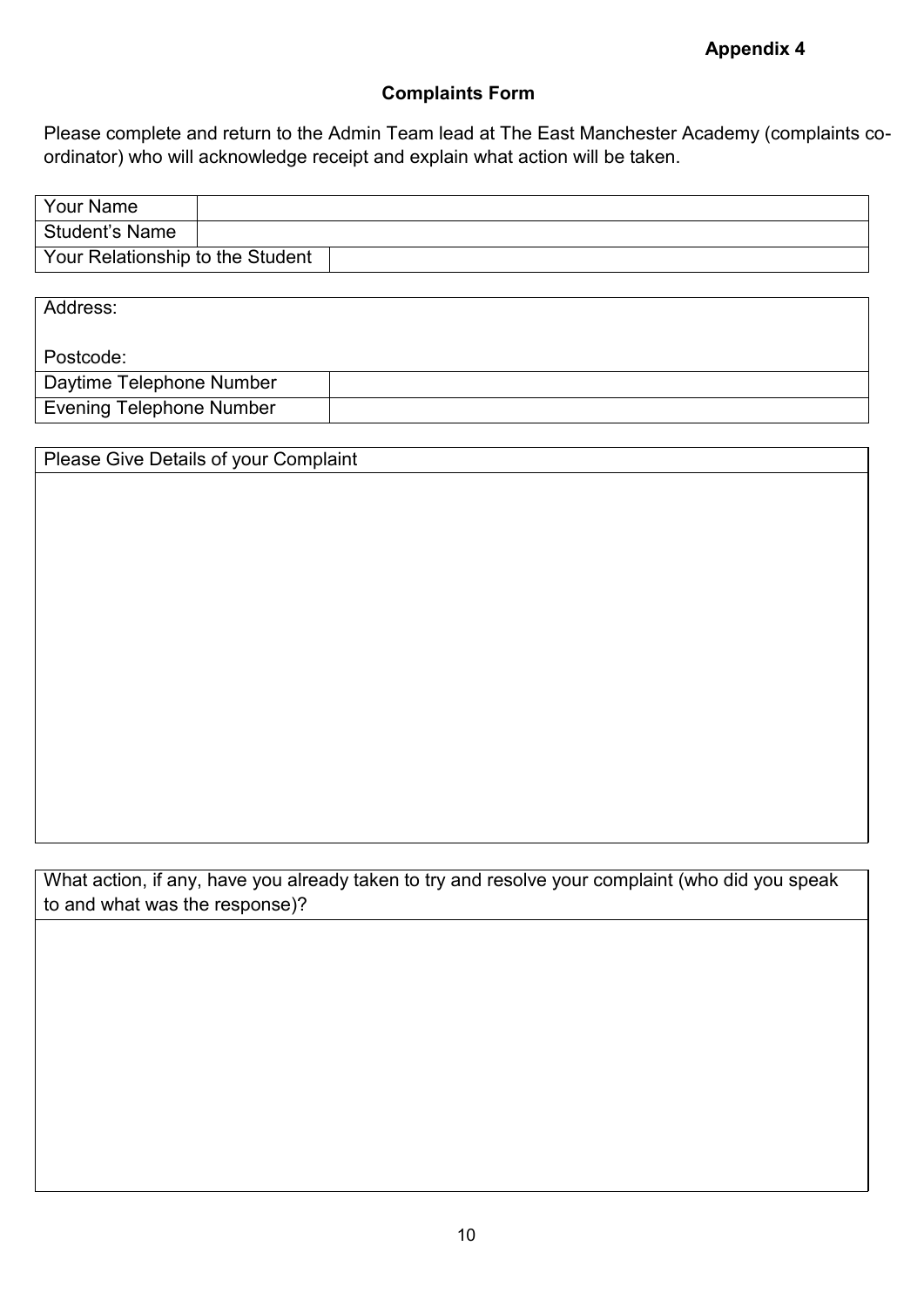What actions do you feel might resolve the problem at this stage?

Are you attaching any paperwork? If so please give details.

| $\sim$<br>$\cdot$ , and other $\cdot$ | ിച്ച <i>-</i> |  |
|---------------------------------------|---------------|--|
| sialure । ب                           | Dalo          |  |

| <b>OFFICE USE ONLY</b>           |  |  |  |  |
|----------------------------------|--|--|--|--|
| <b>Date Acknowledgement Sent</b> |  |  |  |  |
| By Who                           |  |  |  |  |
| <b>Complaint Referred to</b>     |  |  |  |  |
| <b>Date</b>                      |  |  |  |  |